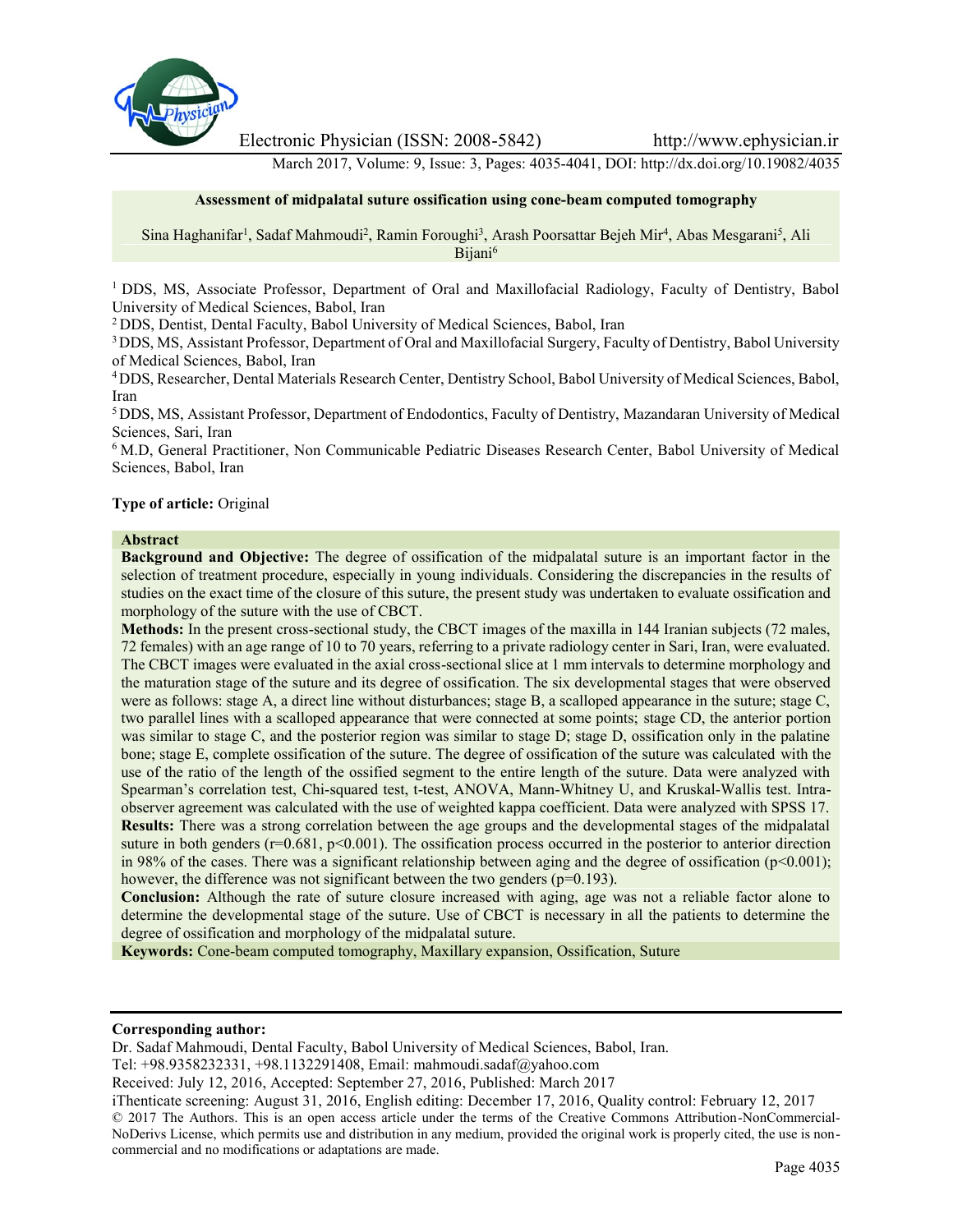## **1. Introduction**

Rapid maxillary expansion (RME) is a procedure with a long history and is the most effective orthopedic approach for expanding and increasing the transverse dimension and correcting the transverse discrepancies through increasing the intermolar width, opening the midpalatal suture and separating the two halves of the maxillary bone with the use of forces of large magnitude (1-9). Gradually, the two halves of the maxillary bone interdigiated to some extent and cannot be separated from each other even with force and in-office appliances; the only way to separate the two halves is through surgery or surgically assisted rapid maxillary expansion (SARME) (10). Contrary to other cranial sutures, the midpalatal suture in human beings is the only suture that might not close up in the elderly (11); thus, decision to carry out SARME or RME should not be made only based on the chronological age (10, 12, 13). Although SARME is possible at any age, it is a more aggressive approach and imposes extra costs and gives rise to problems for both the patient and the orthodontist (3). Different studies on the morphology and degree of fusion of the suture and its initiation time in different individuals have yielded wide variations at the time of initiation and progression of the closure of the suture (3, 14-16); some cases of completely open sutures have been reported in subjects over 18 years of age (10, 14, 17, 18). Based on a study by Melsen, the morphology of the suture changes at each stage of development (19). Changes are observed in the biologic behavior, morphology, and an increase in the density with aging and skeletal maturation (20). In the past, maxillary occlusal radiographs were used for the evaluation of inter-maxillary suture; on such radiographs, it is difficult to carry out an antero-posterior evaluation of the suture because the image is a 2D representation of a 3D structure, and, due to the superimposition of the nasal structures and the vomer bone on the midpalatal area, misinterpretation of the radiography and discrepancy with morphologic findings are possible (14, 21). CT and CBCT techniques are alternative techniques that can provide 3D and high-resolution images of craniofacial structures (5, 16, 20). Another characteristic of these techniques is their high dimensional accuracy and their reliability for the evaluation of inter-maxillary suture, noninvasive nature, saving time, easy access, and lack of anatomic superimposition (5, 20, 22). Given the discrepancies between the results of studies on the time of initiation and progression of the closure of the suture (18,23,24), the present study was undertaken to evaluate the morphology and the degree of closure of the inter-maxillary suture in different age groups in both genders with the use of CBCT technique.

# **2. Material and Methods**

## *2.1. Design and setting*

A total of 144 CBCT images of the maxilla of Iranian subjects (72 males and 72 females) were evaluated in the present descriptive study. The subjects were 10-70 years of age, with a mean age of 39.62±17.31 years and had been referred to a private maxillofacial radiology center in 2014–2016 in Sari, Iran, for diagnostic reasons. The subjects were grouped in 10-year groups.

### *2.2. Sampling and eligibility criteria*

The sample size was calculated at 138 by assuming  $\sigma = 15\%$ , CI=95%, and an accuracy rate of 2.5%, but 144 subjects were included for proper age and sex distribution. The samples were selected randomly. Subjects with a history of any systemic disease related to bone metabolism or a history of taking drugs related to such problems and those with a history of orthodontic treatment were excluded from the study.

### *2.3. Measurement tool*

All the CBCT images were taken with a Cranex 3D CBCT unit (Cranex 3D Soredex, Helsinki, Finland) with a flat panel detector using the following exposure settings: kVp=89, mA=6, voxel size=0.2, FOV=6×8 cm, and highresolution option. The images were analyzed with "OnDemand3D™ Dental" software programs to evaluate maturational stage of the midpalatal suture and the degree of suture closure using the following steps.

# *2.4. Assessment of midpalatal suture morphology*

First, the horizontal line of the image analysis software was used on the sagittal plane to position the palate horizontally in order to evaluate the morphology and maturation stages of the suture. The head was moved downward or upward to make the antero-posterior axis of the palate parallel with the horizon line of the software program (Figure 1). Then, the morphology and developmental stage of the midpalatal suture was determined on the axial plane in the superoinferior dimension, i.e., from the level of the nose to the oral level of the palate. In subjects with a curved palate, i.e., in subjects in whom the anterior and posterior segments of the palate are not seen in one axial slice, the palate was evaluated separately in two anterior and posterior central cross-sectional axial slices along the midpalatal suture (Figure 2). The morphology and the maturational stage of the midpalatal suture were determined based on a classification introduced by Angelieri et al. (23) by an experienced oral and maxillofacial radiologist.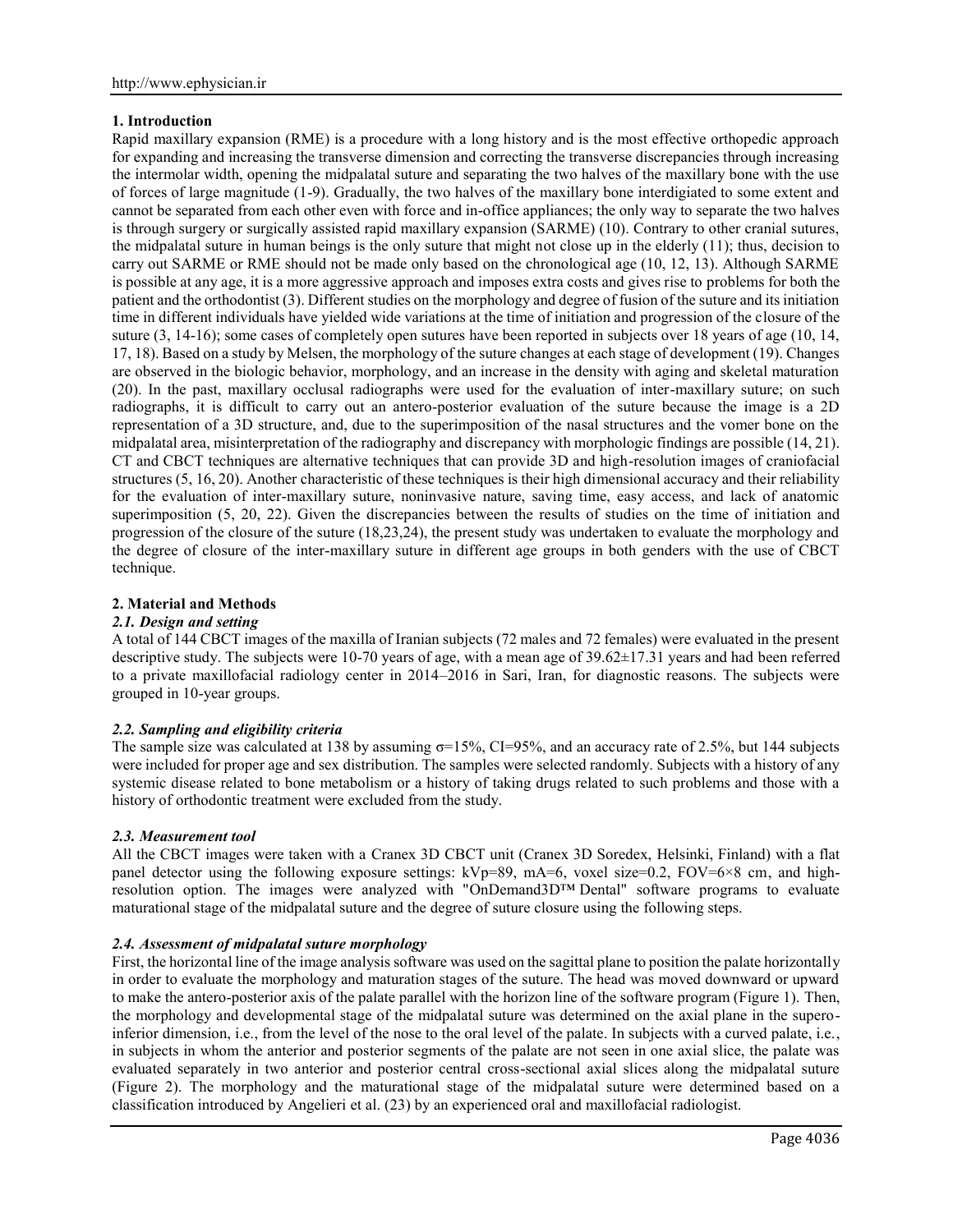

**Figure 1.** Line from ANS to PNS in order to position the palate horizontally



**Figure 2.** For curved palate subjects, two central cross-sectional axial slices in posterior and anterior regions of the palate were considered

### *2.5. Calculation of the percentage of ossification of the midpalatal suture*

To acquire the obliteration index (24), axial cross-sections were used. A line was drawn from ANS to PNS; then, first, the overall length of the suture and then the length of the ossified segment was measured, and the obliteration index was calculated using the following formula:

 $OI = (length of midpalatal suture ossification)/(total length of midpalatal suture) \times 100$ 

### *2.6. Statistical analyses*

In order to acquire the intra-observer agreement coefficient, two weeks after the initial analysis, 10% of the CBCT images were selected randomly and the suture developmental stage, its overall length, and the degree of suture fusion were evaluated and classified again using the method described above. The agreement coefficients for quantitative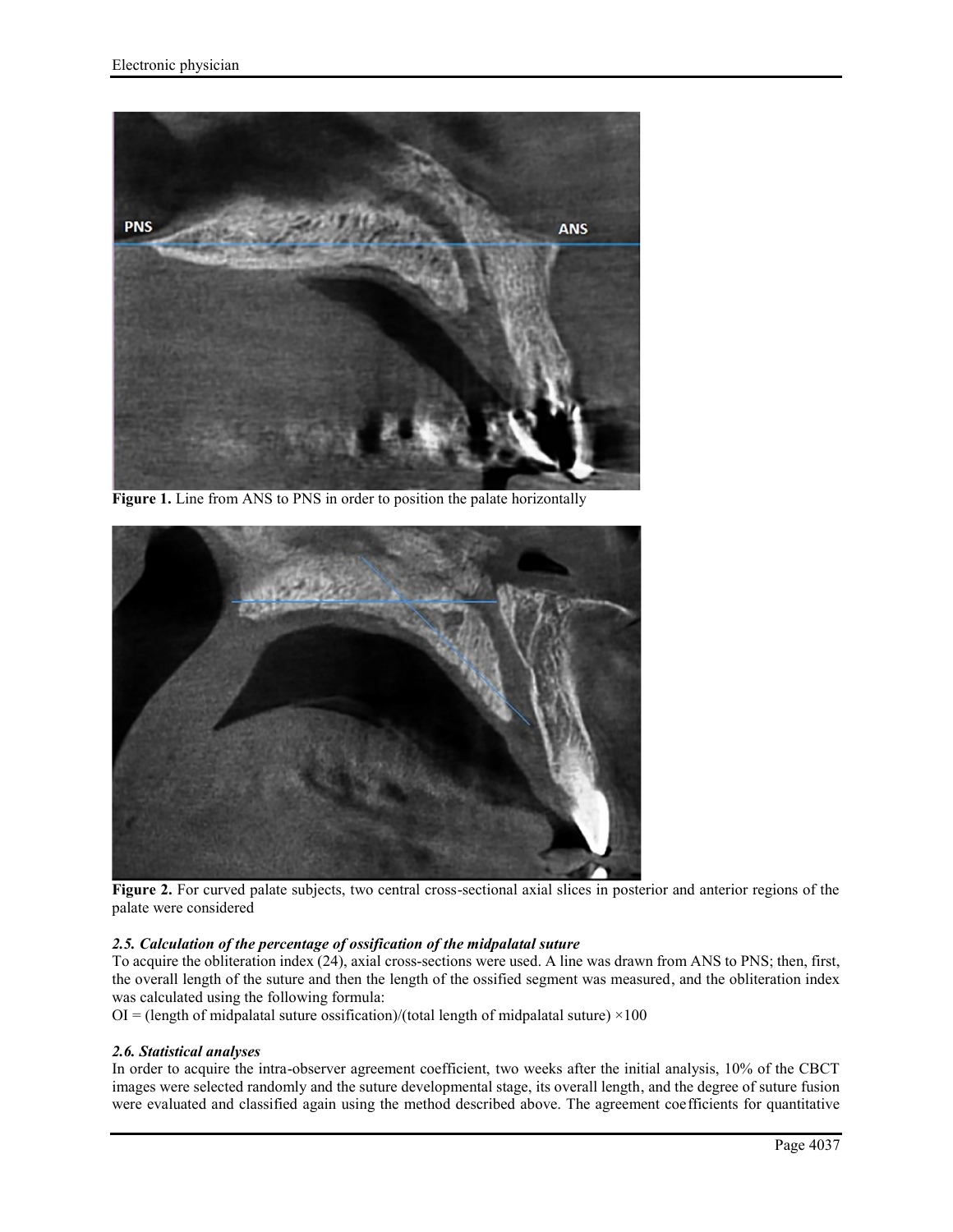values, i.e., the total length of the suture and the degree of ossification, were calculated at 90% and 100%, respectively, and at 85% for qualitative values with the use of weighted kappa coefficient. Data were analyzed with SPSS version 17 (SPSS Inc., Chicago, Illinois, USA). Spearman's correlation test was used to evaluate the maturational stage in different age groups; Chi-squared test was used to compare the two genders. In addition, Chi-squared test was used to analyze groups and the two genders. A Kalmogorov-Smiranov test was used to evaluate the normal distribution of data in order to evaluate the quantitative variables in different groups. Variables that were distributed normally were analyzed with t-test and ANOVA and those that were not distributed normally were analyzed with Mann-Whitey U and Kruskal-Wallis tests. Statistical significance was set at p<0.05.

# **3. Results**

In the present study, the developmental stage, the overall length, and the degree and percentage of ossification of the midpalatal suture in 10-year age groups were determined in 72 males and females with mean ages of 39.42±17.68 and 39.83±17.06 years, respectively. Evaluation of the developmental stage of the suture in different age groups, irrespective of gender, showed a percentage of 53.8% for stage A in the 10- to 19-year-old age group (10 females and 11 males), with lower percentages in the other age groups. None of the subjects in the 50- to 59-year-old age group exhibited this developmental stage, and in the >60-year age group only one female subject exhibited stage A. The distribution of stage B was almost similar in all the age groups. Stage C rates were 31.2% in the 20- to 29-year age group and 34.3% in the 30‒39-year age group. In other age groups, this stage had lower rates. In the 10- to 19-year age group, this stage was detected in only one female subject. In addition to the stages mentioned in the study by Angelieri et al. (23), in the present study a new form was observed, in which the anterior segment of the suture (anterior to the nasopalatine foramen) was similar to stage C, and its posterior region was similar to stage D. This new form is, in fact, a stage between stage C and stage D and was dubbed stage CD (Figure 3).



**Figure 3.** Stage CD of the maturation stages observed in the midpalatal suture

In the present study, 8.3% of female subjects and 9.7% of male subjects were in this stage. This stage was not detected in the 10- to 19-year age group. Stage D was observed only in the subjects in >40 years old. Stage E was detected in none of the two first age groups (10–19 and 20–29) and was mainly detected (47%) in the >50 years old. Spearman's correlation coefficient showed a high rate of correlation between the age groups and the developmental stage of the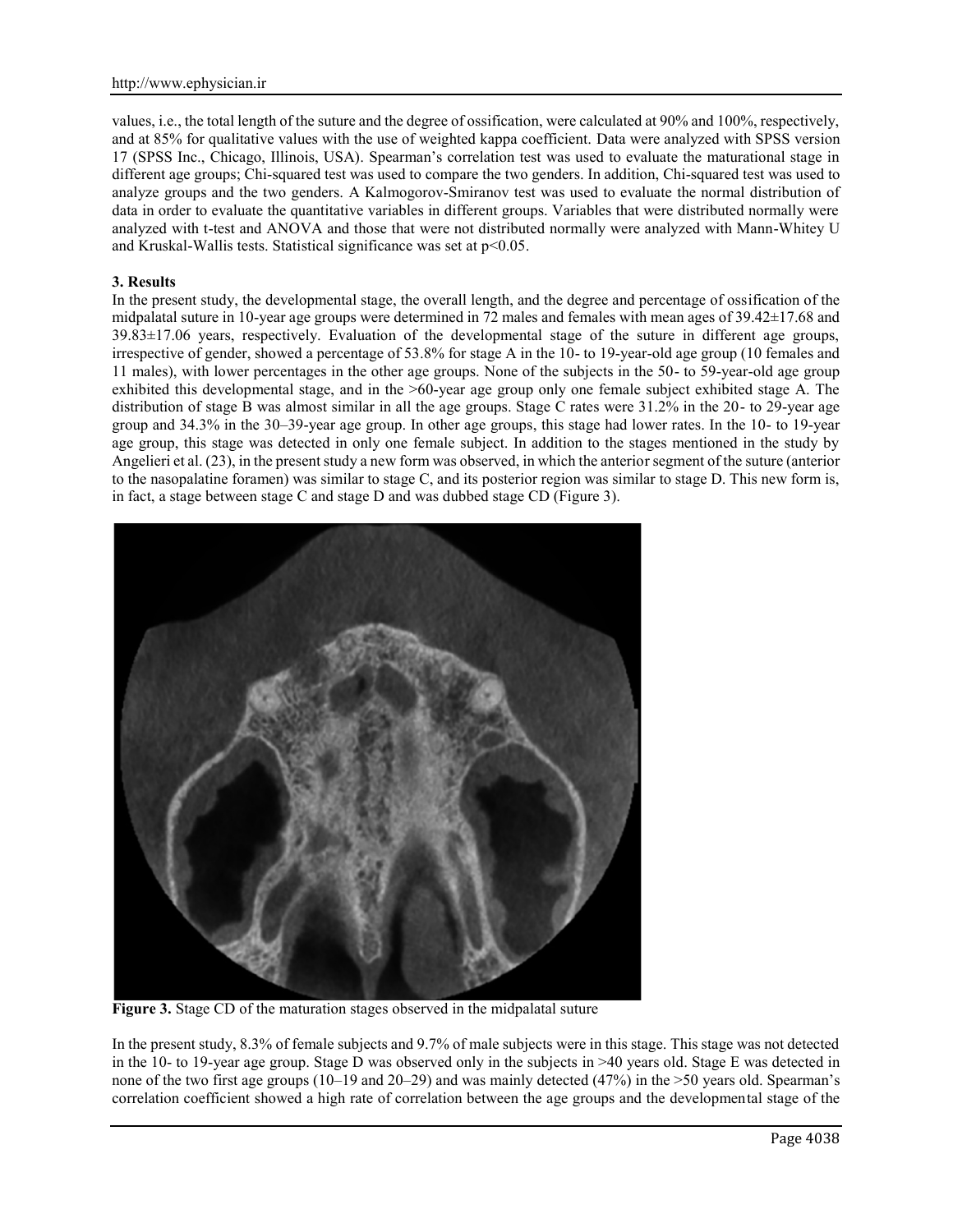suture. In this context, the developmental stage of the midpalatal suture progressed to stage E with aging  $(r=0.681, r=0.681)$  $p<0.001$ ), with no significant difference between males and females ( $p=0.777$ ). In relation to the point of initiation of ossification, in all the age groups in both genders, ossification began from the posterior region of the transverse palatine suture toward the anterior region. In only one 54-year-old female subject of 144 subjects, ossification occurred in the antero-posterior direction, and in one 49-year-old female subject and one 36-year-old male subject ossification had begun from the middle area. The overall lengths of the suture in female and male subjects were 52.75±2.97 and 55.63±3.40 mm, respectively, with a significant difference between males and females (p=0.011). The rates of ossification of the mid-palatal suture in female and male subjects were  $13.55\pm20.6$  and  $18.48\pm24.34$ , respectively  $(p=0.193)$ . In general the degree of ossification of the suture increased with aging in both genders and the relationship was statistically significant (p<0.001).

# **4. Discussion**

In the present study, the degree of ossification of the midpalatal suture and the relationship between its developmental stage and age and gender were evaluated. The results of the present study in relation to the degree of ossification of the suture in the 10-year age groups showed that ossification increased with aging; however, some cases of completely open sutures were observed in the >20-year age groups. The results of the present study are consistent with those of previous studies (10, 11, 18, 25). Nguyen (2008) carried out a study on 20 patients over 70 years of age and reported that the midpalatal suture is the only suture that might not close completely even in the elderly (11). In addition, in a study by Poorsattar et al., some cases of incomplete ossification of the suture were observed at ages >40 years (10). In another study with the use of CBCT images, in only 13% of the adult subjects completely closed sutures were detected (25). In addition, the results of 30 micro-CT analyses in a study by Krobmacher et al. in 28 patients 14 to 17 years of age showed no significant relationship between closure of the suture and age (18). Based on a hypothesis by Cohen, there is no relationship between the termination of growth and closure of the suture, i.e., even if 95% of the growth of the maxilla ends at 7 years of age, the suture is not necessarily closed (26). Studies have attributed the open suture in adults to a decrease in the functional forces of muscles due to aging and loss of teeth or use of a softer diet due to poor health; thus, the relative course of development of the midpalatal suture depends on the masticatory forces exerted on the maxillary bone during life, and, contrary to other cranial sutures, the mechanical forces such as the forces of mastication affect the ossification process and morphology of the suture (11, 27). Therefore, chronological age alone is not suitable to determine the developmental stage of the suture and should be considered in association with the effects of hormonal and genetic factors and mechanical forces on the ossification of the suture (14, 18, 23). In the present study, the effect of gender on the degree of ossification of the suture was not significant; thus, only a significant increase in ossification in females was observed one decade later compared with males, which is contrary to the results reported by Chracanovic and de Fátina Batista, who believed that closure of the suture and skeletal maturation in females occurred earlier than that in males (3, 28). However, in the study by Nguyen (2007), no relationship was found between gender and the closure of the midpalatal suture, which is consistent with the results of the present study (25). In a study by Angelieri et al. (2012) on CBCT images of 140 patients with an age range of 5.6‒58.4 years, subjects over 11 year of age exhibited all the developmental stages mentioned above for the midpalatal suture. The authors also reported that the chronological age was an invalid criterion for determining the developmental stage of the midpalatal suture during growth (23). In the present study, too, evaluation of the morphology of the suture in 10-year age groups revealed wide variations in subjects over 20 years of age, with 50% of the subjects over 20 years of age in stages A, B, and C of the development of the suture; in these stages, completely open sutures are observed. In addition, these results are consistent with those reported by Reveolo et al., who showed that, although there is a significant relationship between completion of growth and initiation of ossification of the midpalatal suture, there are wide variations between the individuals in the ossification process (29). In a study by Fricke-Zech et al., it was reported that morphologic changes in suture are wide in different individuals and are not related to age only (13). In the present study, evaluation of the suture morphology did not reveal any significant differences between males and females, which is consistent with the results of a study by Revelo et al. on 84 subjects (39 males and 45 females) with an age range of 8 to 18 years (29). The results of the present study showed the postero-anterior direction of ossification of the suture. Malison et al., too, showed the formation of several osseous bridges in adults in the postero-anterior direction and from the oral side to the nose (19). The results of a study by Knaup et al., too, are consistent with those of the present study (17). Finally, CBCT is an effective technique for the evaluation of the degree of ossification and the developmental stage of the midpalatal suture irrespective of age due to the multiple views it provides and its low radiation dose, facilitating decisions about the use of rapid maxillary expansion, or the more aggressive surgically assisted rapid maxillary expansion, especially in young patients.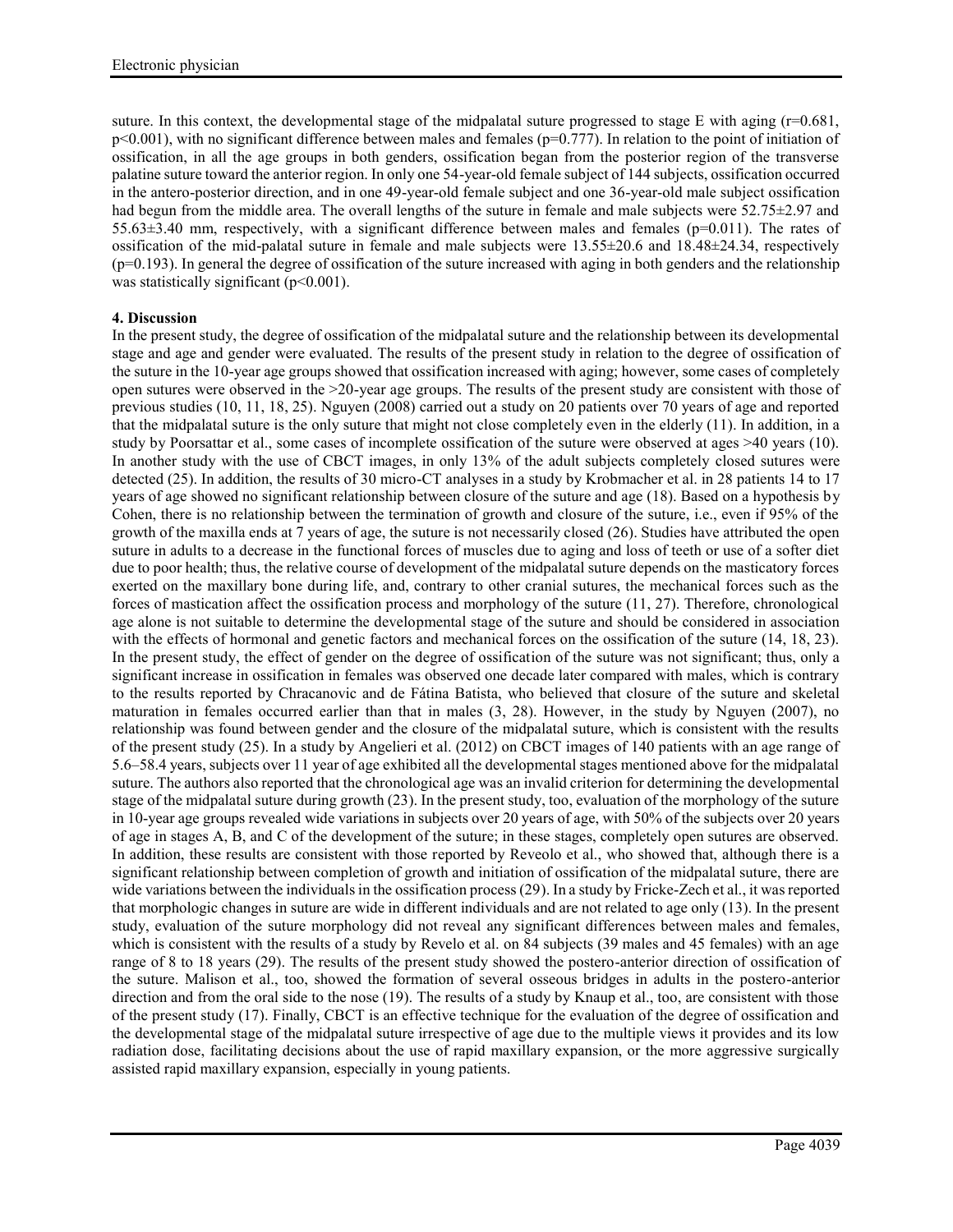#### **5. Conclusions**

The results of the present study showed a wide variation in the initiation time and the degree of ossification and morphology of the midpalatal suture in different age groups. Based on the results of the present study, although there was an increase in the closure of the suture with aging, age is not a reliable criterion for determining the open or closed nature of the suture. This finding is important in preparing an appropriate orthodontic treatment plan, irrespective of the patients' age. Therefore, use of 3D imaging techniques such as CBCT is suggested to determine the degree of ossification and morphology of the midpalatal suture in all the patients. It is suggested that a similar study be carried out with a larger sample size to pave the way for future studies.

#### **Acknowledgments:**

The present study was based on a research plan under the code 9339616 in the form of a thesis for a degree in dentistry in Babol Faculty of Dentistry. The study was supported financially by the Deputy Dean of Research of Babol University of Medical Sciences.

### **Conflict of Interest:**

There is no conflict of interest to be declared.

#### **Authors' contributions:**

All authors contributed to this project and article equally. All authors read and approved the final manuscript.

#### **References:**

- 1) Lione R, Ballanti F, Franchi L, Baccetti T, Cozza P. Treatment and posttreatment skeletal effects of rapid maxillary expansion studied with low-dose computed tomography in growing subjects. Am J Orthod Dentofacial Orthop. 2008; 134(3): 389-92. doi: 10.1016/j.ajodo.2008.05.011. PMID: 18774085.
- 2) Baccetti T, Franchi L, Cameron CG, McNamara Jr JA. Treatment timing for rapid maxillary expansion. Angle Orthod. 2001; 71(5): 343-50. doi: 10.1043/0003-3219(2001)071<0343:TTFRME>2.0.CO;2. PMID: 11605867.
- 3) Chrcanovic BR, Custódio AL. Orthodontic or surgically assisted rapid maxillary expansion. Oral maxillofac surg. 2009; 13(3): 123-37. doi: 10.1007/s10006-009-0161-9. PMID: 19590910.
- 4) Lione R, Franchi L, Fanucci E, Laganà G, Cozza P. Three-dimensional densitometric analysis of maxillary sutural changes induced by rapid maxillary expansion. Dentomaxillofac Radiol. 2013; 42(2): 71798010. doi: 10.1259/dmfr/71798010. PMID: 22996394, PMCID: PMC3699014.
- 5) Phatouros A, Goonewardene MS. Morphologic changes of the palate after rapid maxillary expansion: a 3 dimensional computed tomography evaluation. Am J Orthod Dentofacial Orthop. 2008; 134(1): 117-24. doi: 10.1016/j.ajodo.2007.05.015. PMID: 18617111.
- 6) Garrett BJ, Caruso JM, Rungcharassaeng K, Farrage JR, Kim JS, Taylor GD. Skeletal effects to the maxilla after rapid maxillary expansion assessed with cone-beam computed tomography. Am J Orthod Dentofacial Orthop. 2008; 134(1): 8-9. doi: 10.1016/j.ajodo.2008.06.004. PMID: 18617096.
- 7) Kumar SA, Gurunathan D, Muruganandham SS, Kumar SA. Rapid Maxillary Expansion: A Unique Treatment Modality in Dentistry. J Clin Diagn Res. 2011; 5(4): 906-11.
- 8) Romanyk DL, Liu SS, Lipsett MG, Toogood RW, Lagravère MO, Major PW, et al. Towards a viscoelastic model for the unfused midpalatal suture: Development and validation using the midsagittal suture in New Zealand white Rabbits. J Biomech. 2013; 46(10): 1618-25. doi: 10.1016/j.jbiomech.2013.04.011. PMID: 23684080.
- 9) Larson CE. Midpalatal suture density ratio as a predictor of skeletal response to rapid maxillary expansion. (Doctoral dissertation): University of Minnesota. 2015.
- 10) Poorsattar Bejeh Mir K, Poorsattar Bejeh Mir A, Bejeh Mir MP, Haghanifar S. A unique functional craniofacial suture that may normally never ossify: A cone-beam computed tomography-based report of two cases. Indian J Dent. 2016; 7(1): 48-50. doi: 10.4103/0975-962X.179375. PMID: 27134455, PMCID: PMC4836098.
- 11) N'Guyen T, Ayral X, Vacher C. Radiographic and microscopic anatomy of the mid-palatal suture in the elderly. Surg Radiol Anat. 2008; 30(1): 65-8. doi: 10.1007/s00276-007-0281-6. PMID: 18049790.
- 12) Hahn W, Fricke-Zech S, Fialka-Fricke J, Dullin C, Zapf A, Gruber R, et al. Imaging of the midpalatal suture in a porcine model: flat-panel volume computed tomography compared with multislice computed tomography. Oral Surg Oral Med Oral Pathol Oral Radiol Endod. 2009; 108(3): 443-9. doi: 10.1016/j.tripleo.2009.02.034. PMID: 19464211.